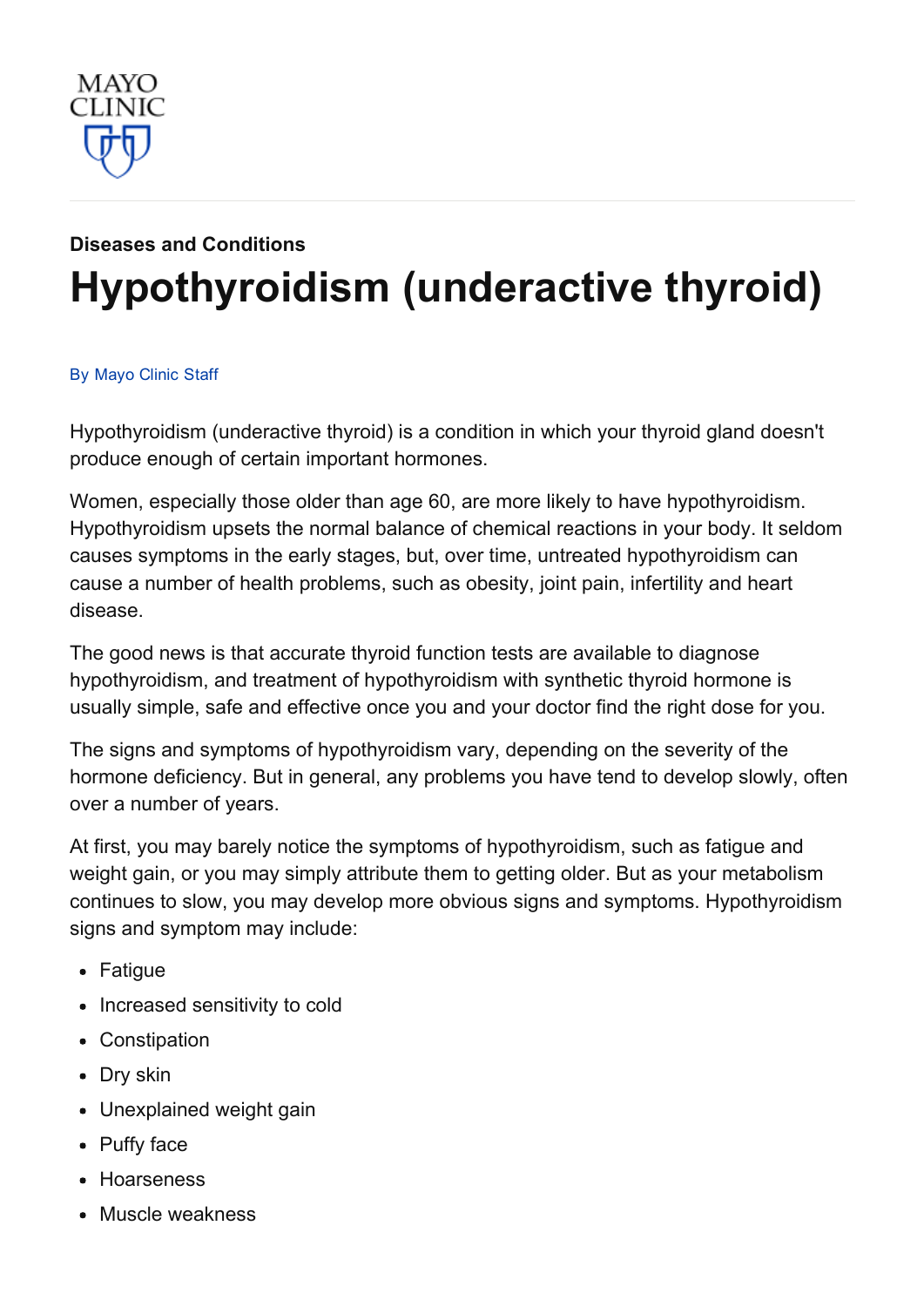- Elevated blood cholesterol level
- Muscle aches, tenderness and stiffness
- Pain, stiffness or swelling in your joints
- Heavier than normal or irregular menstrual periods
- Thinning hair
- Slowed heart rate  $\bullet$
- Depression
- Impaired memory

When hypothyroidism isn't treated, signs and symptoms can gradually become more severe. Constant stimulation of your thyroid gland to release more hormones may lead to an enlarged thyroid (goiter). In addition, you may become more forgetful, your thought processes may slow, or you may feel depressed.

Advanced hypothyroidism, known as myxedema, is rare, but when it occurs it can be lifethreatening. Signs and symptoms include low blood pressure, decreased breathing, decreased body temperature, unresponsiveness and even coma. In extreme cases, myxedema can be fatal.

# Hypothyroidism in infants

Although hypothyroidism most often affects middle-aged and older women, anyone can develop the condition, including infants. Initially, babies born without a thyroid gland or with a gland that doesn't work properly may have few signs and symptoms. When newborns do have problems with hypothyroidism, they may include:

- Yellowing of the skin and whites of the eyes (jaundice). In most cases, this occurs when a baby's liver can't metabolize a substance called bilirubin, which normally forms when the body recycles old or damaged red blood cells.
- Frequent choking.
- A large, protruding tongue.
- A puffy appearance to the face.

As the disease progresses, infants are likely to have trouble feeding and may fail to grow and develop normally. They may also have:

- Constipation
- Poor muscle tone
- Excessive sleepiness

When hypothyroidism in infants isn't treated, even mild cases can lead to severe physical and mental retardation.

## Hypothyroidism in children and teens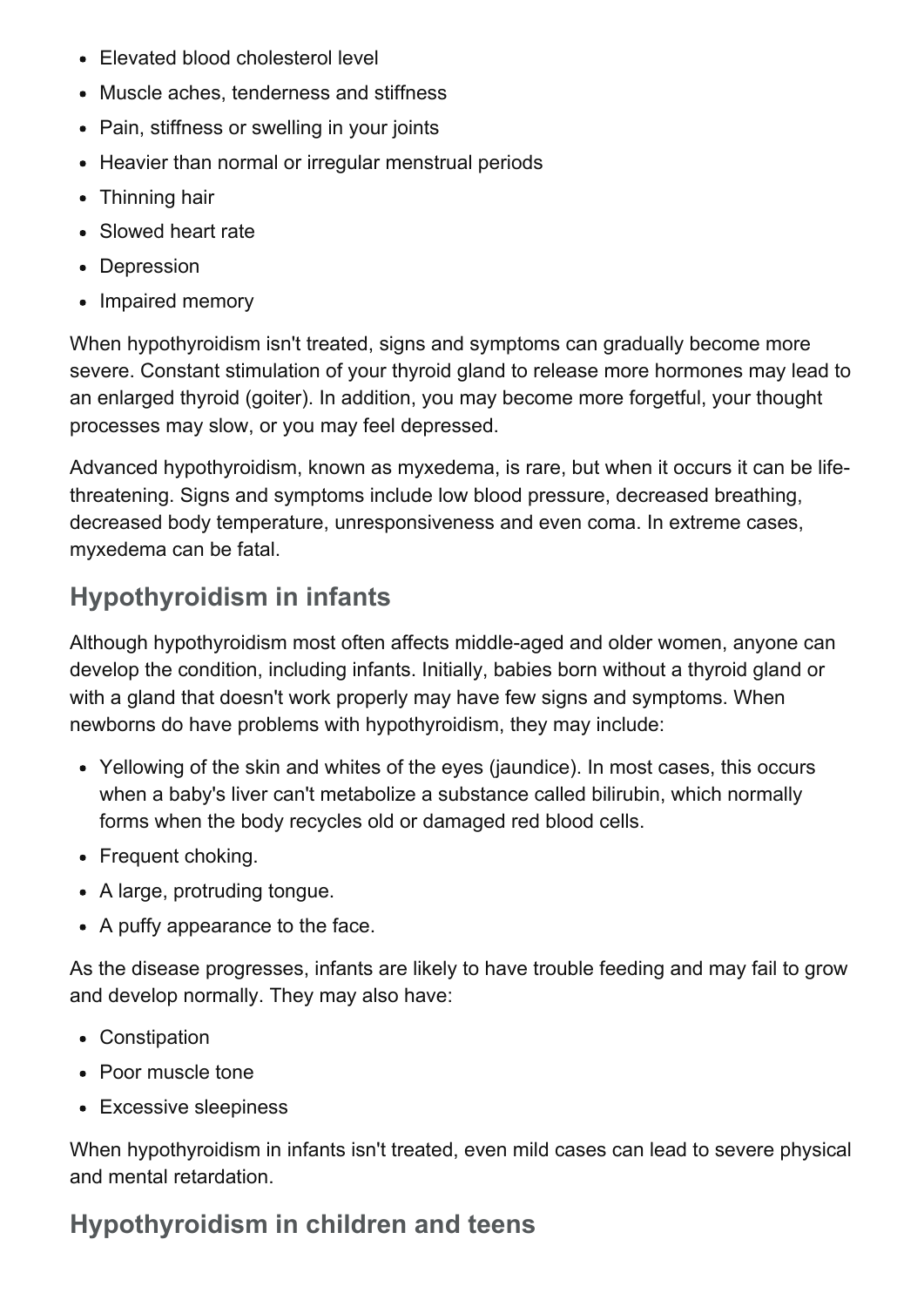In general, children and teens who develop hypothyroidism have the same signs and symptoms as adults do, but they may also experience:

- Poor growth, resulting in short stature
- Delayed development of permanent teeth
- Delayed puberty
- Poor mental development

#### When to see a doctor

See your doctor if you're feeling tired for no reason or have any of the other signs or symptoms of hypothyroidism, such as dry skin, a pale, puffy face, constipation or a hoarse voice.

You'll also need to see your doctor for periodic testing of your thyroid function if you've had previous thyroid surgery; treatment with radioactive iodine or anti-thyroid medications; or radiation therapy to your head, neck or upper chest. However, it may take years or even decades before any of these therapies or procedures result in hypothyroidism.

If you have high blood cholesterol, talk to your doctor about whether hypothyroidism may be a cause. And if you're receiving hormone therapy for hypothyroidism, schedule followup visits as often as your doctor recommends. Initially, it's important to make sure you're receiving the correct dose of medicine. And over time, the dose you need may change.

When your thyroid doesn't produce enough hormones, the balance of chemical reactions in your body can be upset. There can be a number of causes, including autoimmune disease, treatment for hyperthyroidism, radiation therapy, thyroid surgery and certain medications.

Your thyroid is a small, butterfly-shaped gland situated at the base of the front of your neck, just below your Adam's apple. Hormones produced by the thyroid gland triiodothyronine (T3) and thyroxine (T4) — have an enormous impact on your health, affecting all aspects of your metabolism. They maintain the rate at which your body uses fats and carbohydrates, help control your body temperature, influence your heart rate, and help regulate the production of proteins.

Hypothyroidism results when the thyroid gland fails to produce enough hormones. Hypothyroidism may be due to a number of factors, including:

• Autoimmune disease. People who develop a particular inflammatory disorder known as Hashimoto's thyroiditis suffer from the most common cause of hypothyroidism. Autoimmune disorders occur when your immune system produces antibodies that attack your own tissues. Sometimes this process involves your thyroid gland. Scientists aren't sure why the body produces antibodies against itself. Some think a virus or bacterium might trigger the response, while others believe a genetic flaw may be involved. Most likely, autoimmune diseases result from more than one factor. But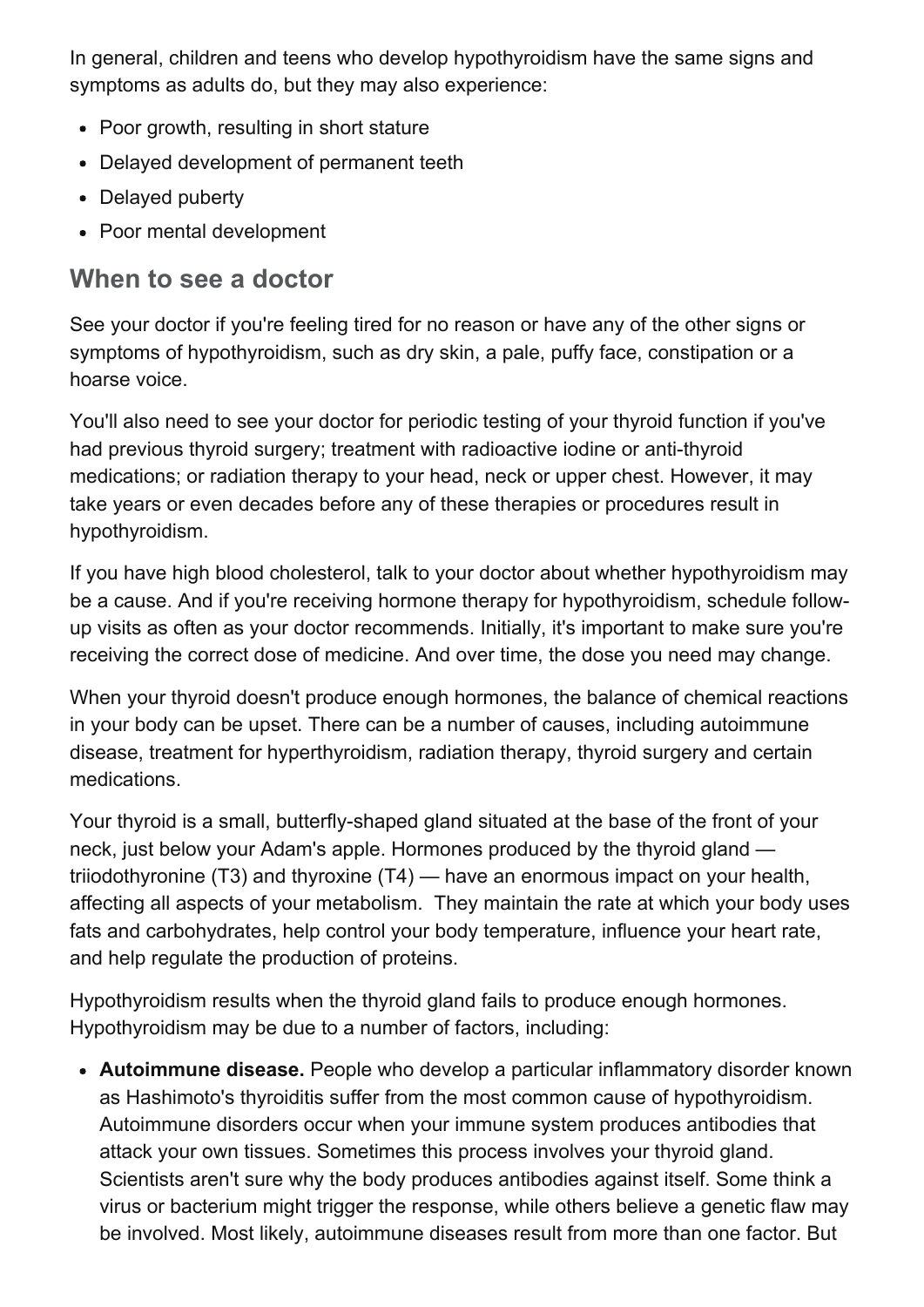however it happens, these antibodies affect the thyroid's ability to produce hormones.

- Treatment for hyperthyroidism. People who produce too much thyroid hormone (hyperthyroidism) are often treated with radioactive iodine or anti-thyroid medications to reduce and normalize their thyroid function. However, in some cases, treatment of hyperthyroidism can result in permanent hypothyroidism.
- Thyroid surgery. Removing all or a large portion of your thyroid gland can diminish or halt hormone production. In that case, you'll need to take thyroid hormone for life.
- Radiation therapy. Radiation used to treat cancers of the head and neck can affect your thyroid gland and may lead to hypothyroidism.
- Medications. A number of medications can contribute to hypothyroidism. One such medication is lithium, which is used to treat certain psychiatric disorders. If you're taking medication, ask your doctor about its effect on your thyroid gland.

Less often, hypothyroidism may result from one of the following:

- Congenital disease. Some babies are born with a defective thyroid gland or no thyroid gland. In most cases, the thyroid gland didn't develop normally for unknown reasons, but some children have an inherited form of the disorder. Often, infants with congenital hypothyroidism appear normal at birth. That's one reason why most states now require newborn thyroid screening.
- Pituitary disorder. A relatively rare cause of hypothyroidism is the failure of the pituitary gland to produce enough thyroid-stimulating hormone (TSH) — usually because of a benign tumor of the pituitary gland.
- Pregnancy. Some women develop hypothyroidism during or after pregnancy (postpartum hypothyroidism), often because they produce antibodies to their own thyroid gland. Left untreated, hypothyroidism increases the risk of miscarriage, premature delivery and preeclampsia — a condition that causes a significant rise in a woman's blood pressure during the last three months of pregnancy. It can also seriously affect the developing fetus.
- Iodine deficiency. The trace mineral iodine found primarily in seafood, seaweed, plants grown in iodine-rich soil and iodized salt — is essential for the production of thyroid hormones. In some parts of the world, iodine deficiency is common, but the addition of iodine to table salt has virtually eliminated this problem in the United States. Conversely, taking in too much iodine can cause hypothyroidism.

Although anyone can develop hypothyroidism, you're at an increased risk if you:

- Are a woman older than age 60
- Have an autoimmune disease
- Have a close relative, such as a parent or grandparent, with an autoimmune disease
- Have been treated with radioactive iodine or anti-thyroid medications
- Received radiation to your neck or upper chest
- Have had thyroid surgery (partial thyroidectomy)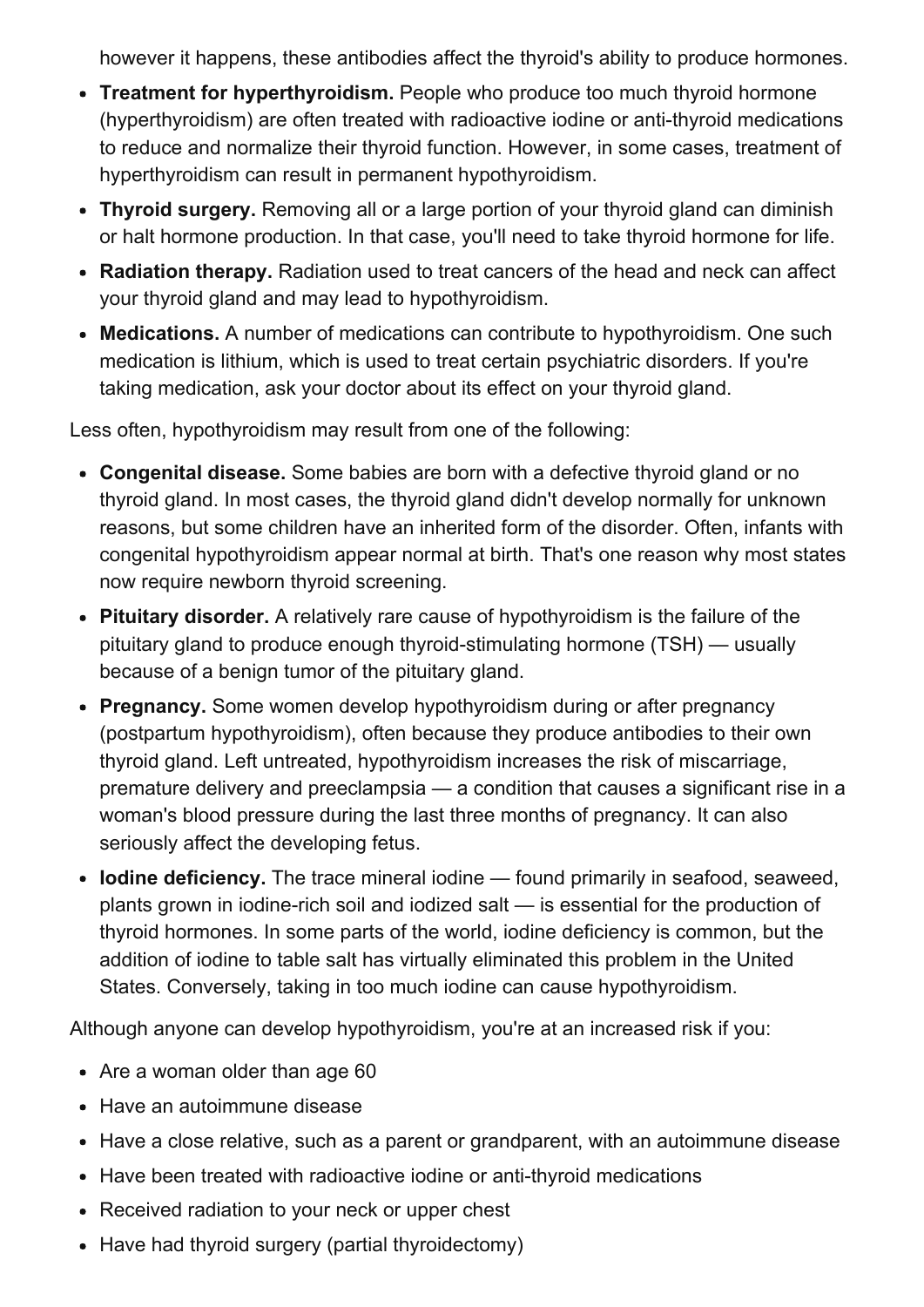• Have been pregnant or delivered a baby within the past six months

Untreated hypothyroidism can lead to a number of health problems:

- Goiter. Constant stimulation of your thyroid to release more hormones may cause the gland to become larger — a condition known as a goiter. Hashimoto thyroiditis is one of the most common causes of a goiter. Although generally not uncomfortable, a large goiter can affect your appearance and may interfere with swallowing or breathing.
- Heart problems. Hypothyroidism may also be associated with an increased risk of heart disease, primarily because high levels of low-density lipoprotein (LDL) cholesterol — the "bad" cholesterol — can occur in people with an underactive thyroid. Even subclinical hypothyroidism, a more benign condition than true hypothyroidism, can cause an increase in total cholesterol levels and impair the pumping ability of your heart. Hypothyroidism can also lead to an enlarged heart and heart failure.
- Mental health issues. Depression may occur early in hypothyroidism and may become more severe over time. Hypothyroidism can also cause slowed mental functioning.
- Peripheral neuropathy. Long-term uncontrolled hypothyroidism can cause damage to your peripheral nerves — the nerves that carry information from your brain and spinal cord to the rest of your body, for example your arms and legs. Signs and symptoms of peripheral neuropathy may include pain, numbness and tingling in the area affected by the nerve damage. It may also cause muscle weakness or loss of muscle control.
- Myxedema. This rare, life-threatening condition is the result of long-term, undiagnosed hypothyroidism. Its signs and symptoms include intense cold intolerance and drowsiness followed by profound lethargy and unconsciousness. A myxedema coma may be triggered by sedatives, infection or other stress on your body. If you have signs or symptoms of myxedema, you need immediate emergency medical treatment.
- Infertility. Low levels of thyroid hormone can interfere with ovulation, which impairs fertility. In addition, some of the causes of hypothyroidism — such as autoimmune disorder — also impair fertility. Treating hypothyroidism with thyroid hormone replacement therapy may not fully restore fertility. Other interventions may be needed, as well.
- Birth defects. Babies born to women with untreated thyroid disease may have a higher risk of birth defects than may babies born to healthy mothers. These children are also more prone to serious intellectual and developmental problems. Infants with untreated hypothyroidism present at birth are at risk of serious problems with both physical and mental development. But if this condition is diagnosed within the first few months of life, the chances of normal development are excellent.

You'll likely start by seeing your family doctor or a general practitioner. In some cases, you may be referred to a doctor who specializes in the body's hormone-secreting glands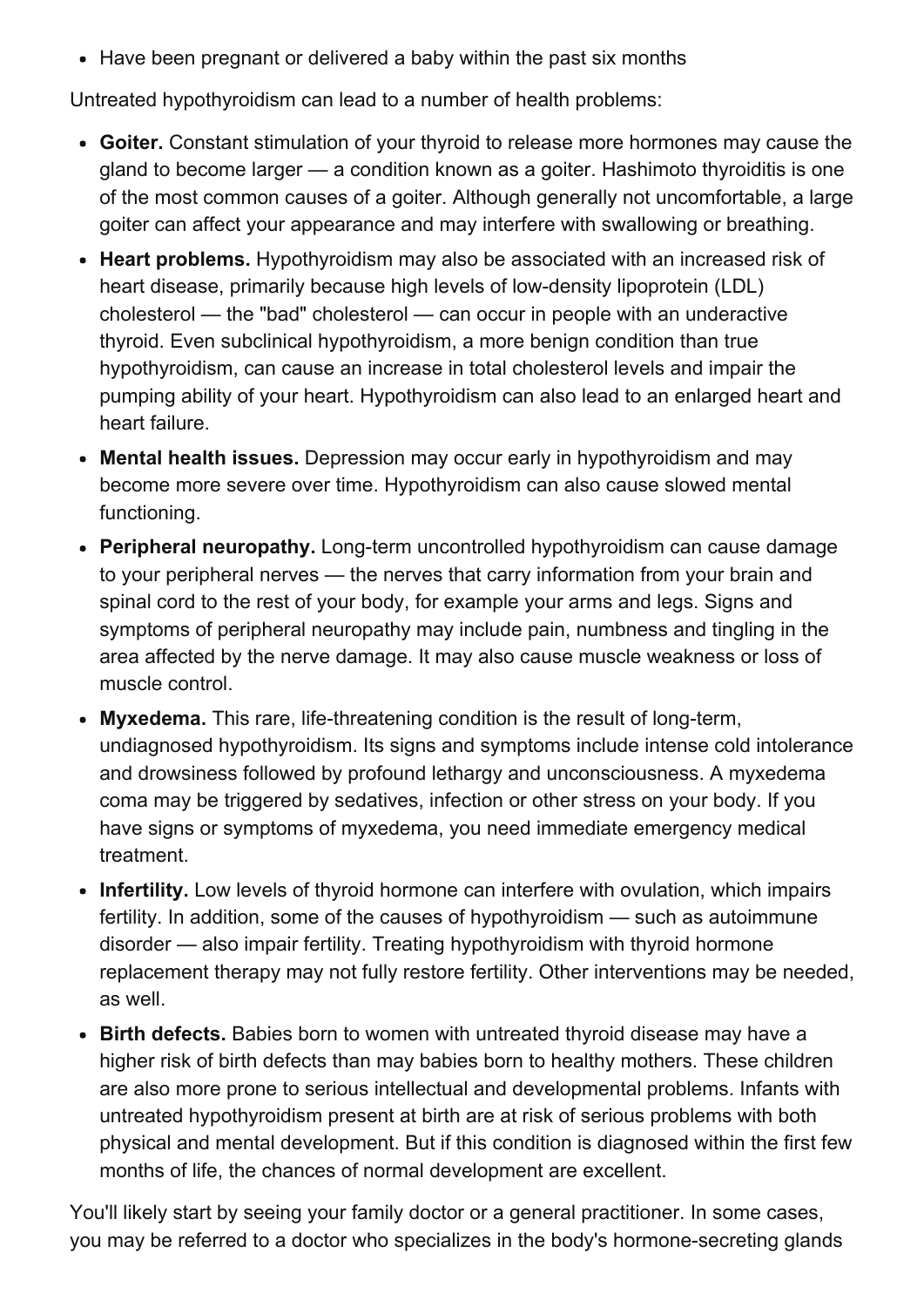(endocrinologist).

Here's some information to help you get ready for your appointment and know what to expect from your doctor.

#### What you can do

- Be aware of any pre-appointment restrictions. At the time you make the appointment, be sure to ask if there's anything you need to do in advance.
- Write down any symptoms you're experiencing, including any that may seem unrelated to the reason for which you scheduled the appointment.
- Write down key personal information, including any major stresses or recent life changes.
- Make a list of all medications, vitamins or supplements you're taking.
- Take a family member or friend along, if possible. Someone who accompanies you may remember something that you missed or forgot.
- Write down questions to ask your doctor.

Preparing a list of questions will help you make the most of your time with your doctor. For hypothyroidism, some basic questions to ask include:

- What is likely causing my symptoms or condition?
- Are there other possible causes for my symptoms or condition?
- What tests do I need?
- Is my condition likely temporary or chronic?
- What is the best course of action?
- What are the alternatives to the primary approach you're suggesting?
- I have these other health conditions. How can I best manage them together?
- Are there restrictions I need to follow?
- Should I see a specialist?
- Is there a generic alternative to the medicine you're prescribing?
- Are there brochures or other printed material I can take with me? What websites do you recommend?

Don't hesitate to ask any other relevant questions you have.

## What to expect from your doctor

Your doctor is likely to ask you a number of questions, including:

- When did you begin experiencing symptoms?
- Have your symptoms been continuous or occasional?
- How severe are your symptoms?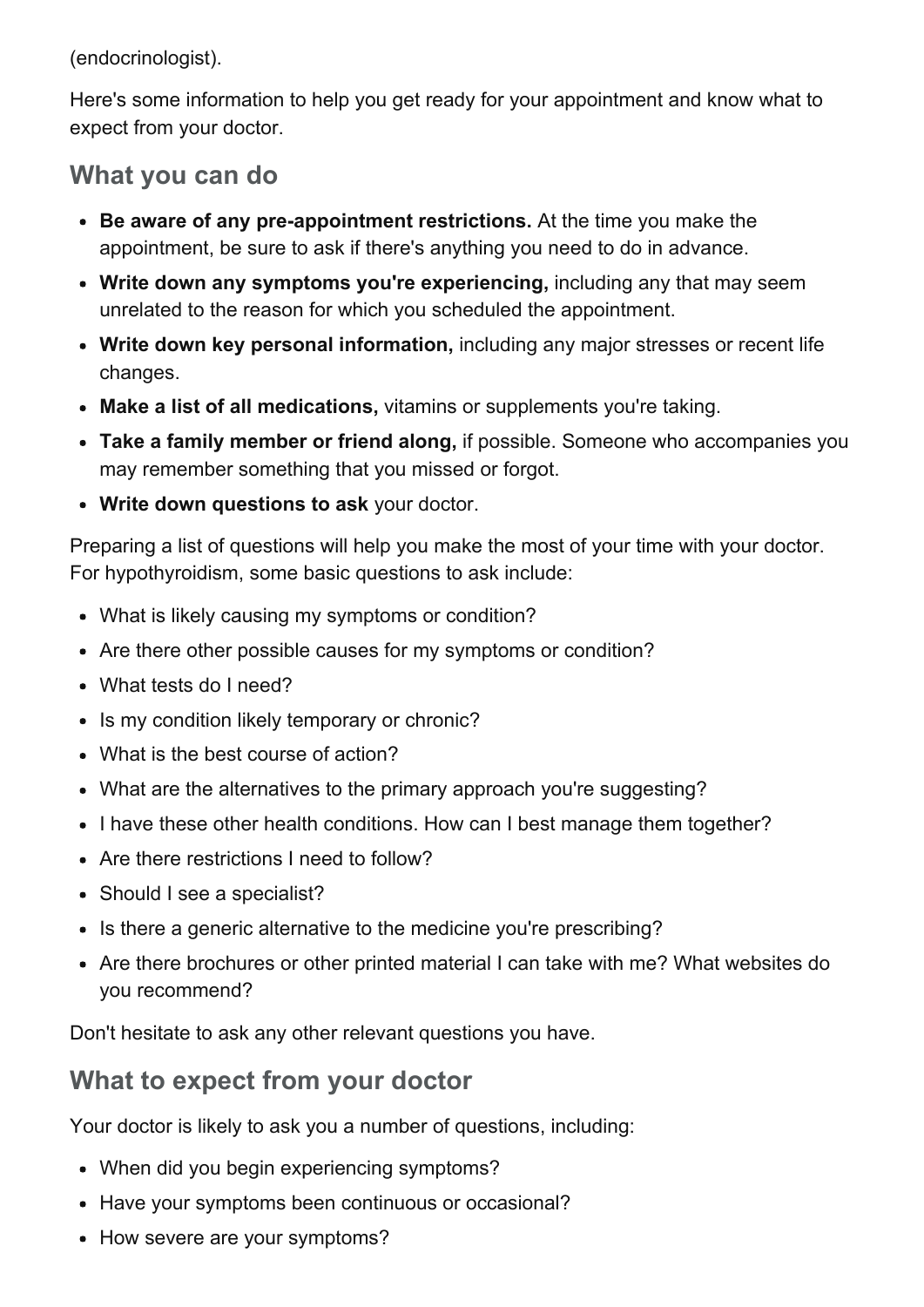- What, if anything, seems to improve your symptoms?
- What, if anything, appears to worsen your symptoms?

Because hypothyroidism is more prevalent in older women, some doctors recommend that older women be screened for the disorder during routine annual physical examinations. Some doctors also recommend that pregnant women or women thinking about becoming pregnant be tested for hypothyroidism.

In general, your doctor may test for an underactive thyroid if you're feeling increasingly tired, have dry skin, constipation and weight gain, or have had previous thyroid problems or goiter.

# Blood tests

Diagnosis of hypothyroidism is based on your symptoms and the results of blood tests that measure the level of TSH and sometimes the level of the thyroid hormone thyroxine. A low level of thyroxine and high level of TSH indicate an underactive thyroid. That's because your pituitary produces more TSH in an effort to stimulate your thyroid gland into producing more thyroid hormone.

In the past, doctors weren't able to detect hypothyroidism until symptoms were fairly advanced. But by using the sensitive TSH test, doctors are able to diagnose thyroid disorders much earlier — often before you experience symptoms. Because the TSH test is the best screening test, your doctor will likely check TSH first and follow with a thyroid hormone test if needed. TSH tests also play an important role in managing hypothyroidism. They help your doctor determine the right dosage of medication, both initially and over time.

In addition, TSH tests are used to help diagnose a condition called subclinical hypothyroidism, which usually causes no outward signs or symptoms. In this condition, you have normal blood levels of triiodothyronine and thyroxine, but higher than normal levels of TSH.

Standard treatment for hypothyroidism involves daily use of the synthetic thyroid hormone levothyroxine (Levothroid, Synthroid, others). This oral medication restores adequate hormone levels, reversing the signs and symptoms of hypothyroidism.

One to two weeks after starting treatment, you'll notice that you're feeling less fatigued. The medication also gradually lowers cholesterol levels elevated by the disease and may reverse any weight gain. Treatment with levothyroxine is usually lifelong, but because the dosage you need may change, your doctor is likely to check your TSH level every year.

## Determining proper dosage may take time

To determine the right dosage of levothyroxine initially, your doctor generally checks your level of TSH after two to three months. Excessive amounts of the hormone can cause side effects, such as: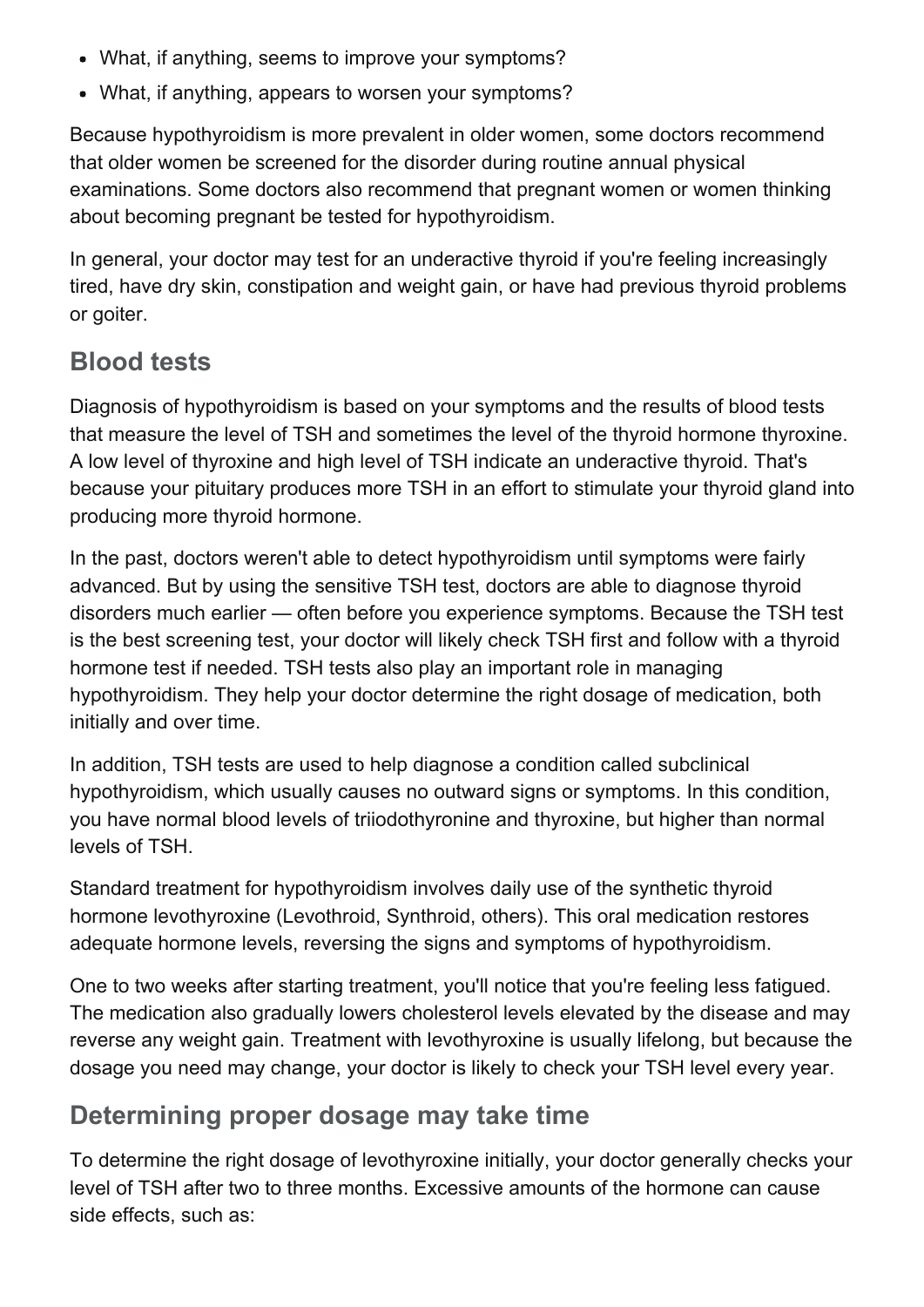- Increased appetite
- Insomnia
- Heart palpitations
- Shakiness

If you have coronary artery disease or severe hypothyroidism, your doctor may start treatment with a smaller amount of medication and gradually increase the dosage. Progressive hormone replacement allows your heart to adjust to the increase in metabolism.

Levothyroxine causes virtually no side effects when used in the appropriate dose and is relatively inexpensive. If you change brands, let your doctor know to ensure you're still receiving the right dosage. Also, don't skip doses or stop taking the drug because you're feeling better. If you do, the symptoms of hypothyroidism will gradually return.

## Proper absorption of levothyroxine

Certain medications, supplements and even some foods may affect your ability to absorb levothyroxine. Talk to your doctor if you eat large amounts of soy products or a high-fiber diet or you take other medications, such as:

- Iron supplements
- Cholestyramine
- Aluminum hydroxide, which is found in some antacids
- Calcium supplements

If you have subclinical hypothyroidism, discuss treatment with your doctor. For a relatively mild increase in TSH, you probably won't benefit from thyroid hormone therapy, and treatment could even be harmful. On the other hand, for a higher TSH level, thyroid hormones may improve your cholesterol level, the pumping ability of your heart and your energy level.

Although most doctors recommend synthetic thyroxine, natural extracts containing thyroid hormone derived from the thyroid glands of pigs are available. These products contain both thyroxine and triiodothyronine. Synthetic thyroid medications contain thyroxine only, and the triiodothyronine your body needs is derived from the thyroxine.

Extracts are available by prescription only and shouldn't be confused with the glandular concentrates sold in natural foods stores. These products aren't regulated by the Food and Drug Administration, and their potency and purity isn't guaranteed.

#### References

- 1. Hypothyroidism. The American Thyroid Association. http://www.thyroid.org/what-is-hypothyroidism. Accessed Aug. 22, 2012.
- 2. Hypothyroidism. National Endocrine and Metabolic Diseases Information Services.